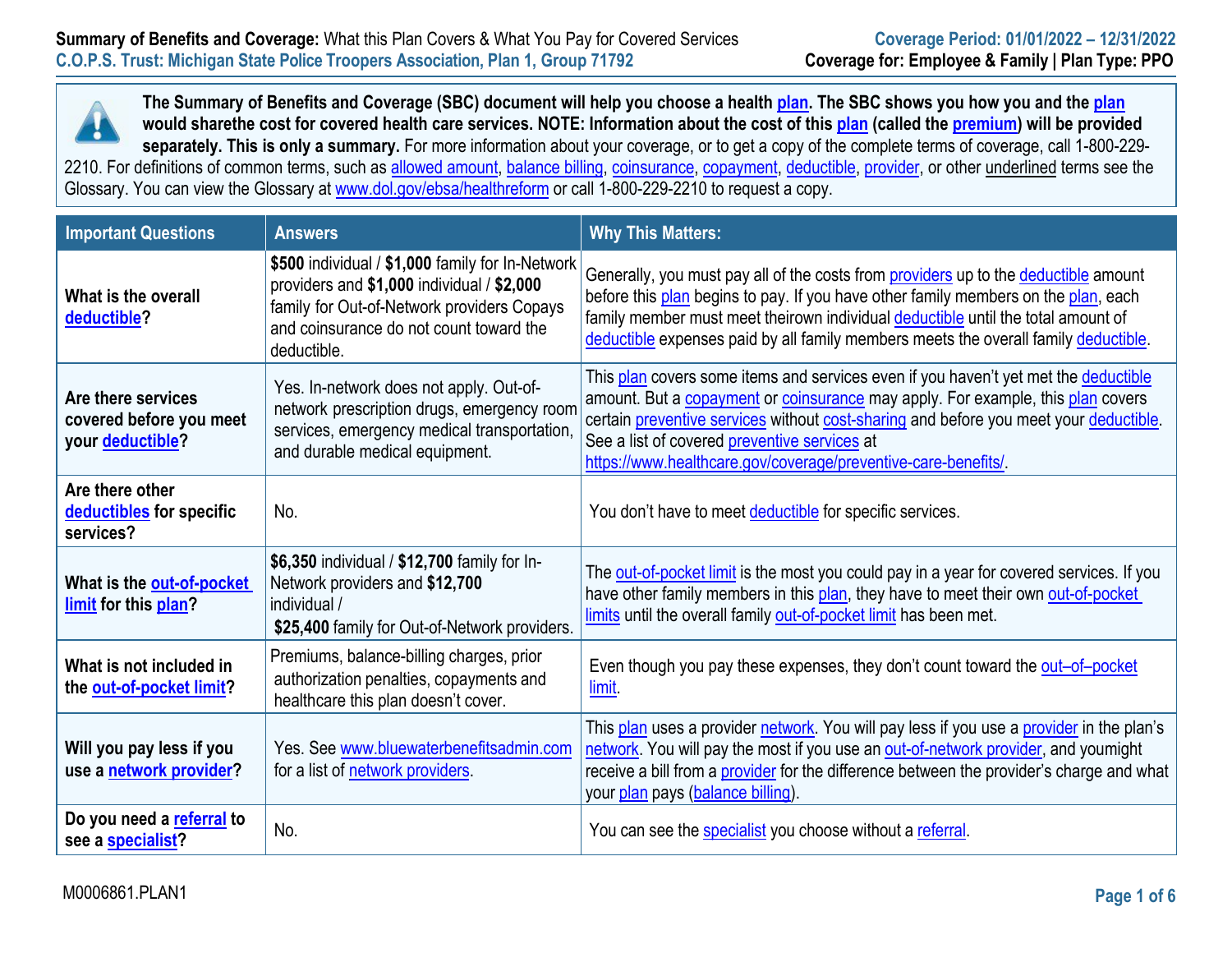All **[copayment](https://www.healthcare.gov/sbc-glossary/#copayment)** and **[coinsurance](https://www.healthcare.gov/sbc-glossary/#coinsurance)** costs shown in this chart are after your **[deductible](https://www.healthcare.gov/sbc-glossary/#deductible)** has been met, if a **[deductible](https://www.healthcare.gov/sbc-glossary/#deductible)** applies.  $\blacktriangle$ 

|                                                                                                               |                                                     |                                                                                                 | <b>What You Will Pay</b>                                                                                  |                                                                                                                                                                                                                                                                        |
|---------------------------------------------------------------------------------------------------------------|-----------------------------------------------------|-------------------------------------------------------------------------------------------------|-----------------------------------------------------------------------------------------------------------|------------------------------------------------------------------------------------------------------------------------------------------------------------------------------------------------------------------------------------------------------------------------|
| <b>Common Medical Event</b>                                                                                   | <b>Services You May Need</b>                        | <b>Network Provider</b><br>(You will pay the least)                                             | <b>Out-of-Network Provider</b><br>(You will pay the most)                                                 | <b>Limitations, Exceptions, &amp; Other</b><br><b>Important Information</b>                                                                                                                                                                                            |
|                                                                                                               | Primary care visit to treat an<br>injury or illness | $$20$ copay +<br>0% coinsurance                                                                 | Deductible + 20%<br>coinsurance                                                                           | -none-                                                                                                                                                                                                                                                                 |
| <b>Specialist visit</b>                                                                                       |                                                     | $$20$ copay +<br>0% coinsurance                                                                 | Deductible + 20%<br>coinsurance                                                                           | -none-                                                                                                                                                                                                                                                                 |
| If you visit a health care<br>provider's office or<br>clinic                                                  | Preventive care/screening/<br>immunization          | No charge                                                                                       | Deductible + 20%<br>coinsurance                                                                           | You may have to pay for services that<br>aren't preventive. Ask your provider if the<br>services needed are preventive. Then<br>check what yourplan will pay for.<br>No charge Out-of-Network: annual physical,<br>gyn exam, fecal occult blood screening, and<br>PSA. |
|                                                                                                               | Diagnostic test (x-ray, blood<br>work)              | $$20$ copay +<br>0% coinsurance                                                                 | Deductible + 20%<br>coinsurance                                                                           | -none--------                                                                                                                                                                                                                                                          |
| If you have a test                                                                                            | Imaging (CT/PET scans,<br>MRI <sub>s</sub> )        | \$20 copay + Deductible<br>+10% coinsurance                                                     | Deductible + 20%<br>coinsurance                                                                           | -none-                                                                                                                                                                                                                                                                 |
| If you need drugs to                                                                                          | Generic drugs                                       | \$5/prescription (retail)<br>\$10/prescription<br>(mail order)<br>Deductible does not<br>apply  | \$5/prescription (retail)<br>+25% cost share of<br>eligible expenses. Mail<br>order not available.        | Covers up to a 31-day supply<br>(retailprescription); 90-day<br>supply (mail order prescription).                                                                                                                                                                      |
| treat your illness or<br>condition<br>More information about<br>prescription drug<br>coverage is available at | Preferred brand drugs                               | \$20/prescription (retail)<br>\$40/prescription<br>(mail order)<br>Deductible does not<br>apply | \$20/prescription<br>$(retail) + 25% cost$<br>share of eligible<br>expenses.<br>Mail order not available. | Some prescription drugs are subject to prior<br>authorization, or benefits will be reduced by<br>20%.                                                                                                                                                                  |
| bluewaterbenefitsadmin.com                                                                                    | Non-preferred brand drugs                           | \$40/prescription (retail)<br>\$80/prescription<br>(mail order) Deductible<br>does not apply    | \$40/prescription<br>$(retail) + 25% cost$<br>share of eligible<br>expenses.<br>Mail order not available  | Not applicable.                                                                                                                                                                                                                                                        |
|                                                                                                               | <b>Specialty drugs</b>                              | Not applicable                                                                                  | Not applicable                                                                                            | Not applicable.                                                                                                                                                                                                                                                        |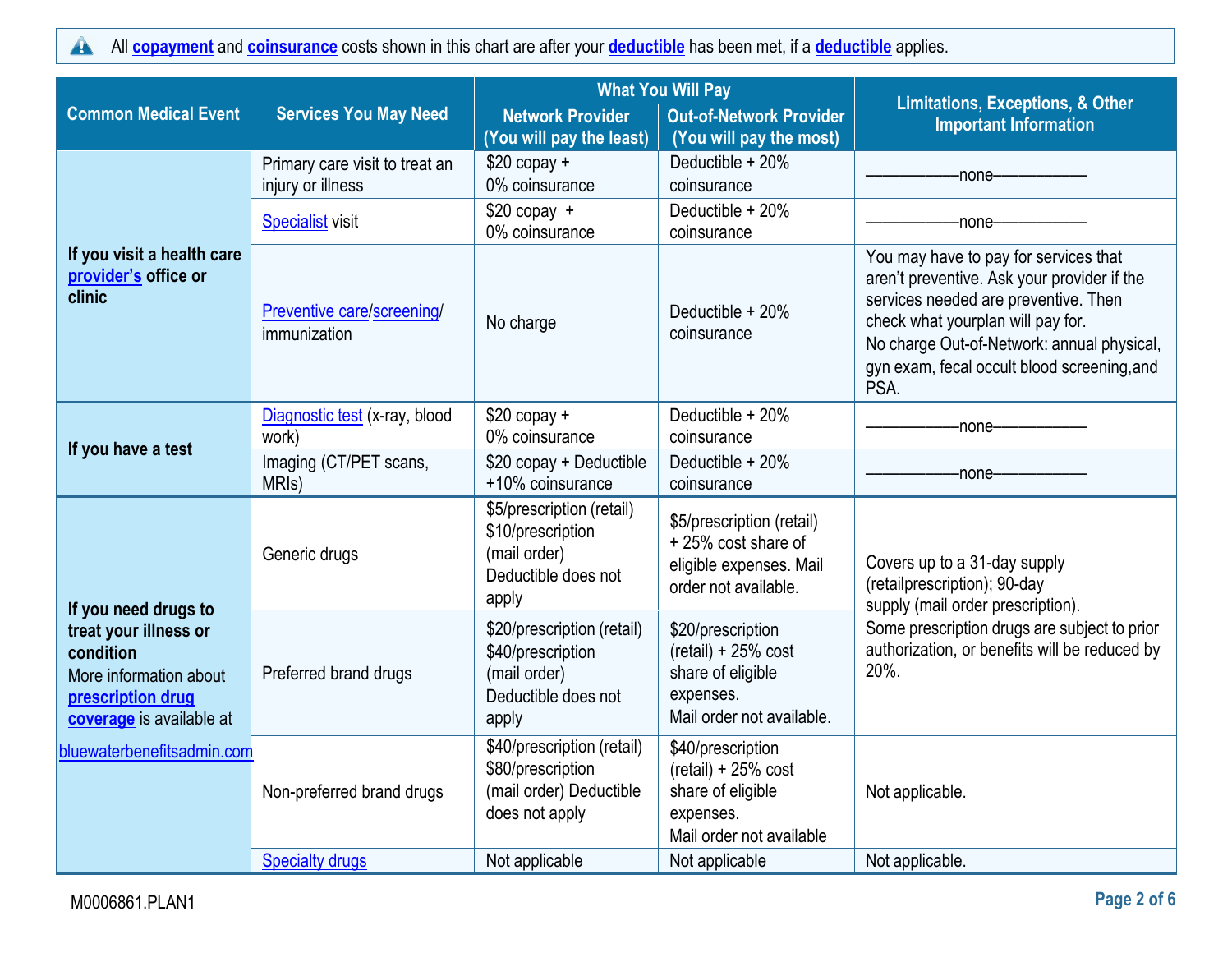|                                                                                                                                                                |                                                   | <b>What You Will Pay</b>                                                                       |                                                           | <b>Limitations, Exceptions, &amp; Other</b>                                                                                                                                                                               |  |
|----------------------------------------------------------------------------------------------------------------------------------------------------------------|---------------------------------------------------|------------------------------------------------------------------------------------------------|-----------------------------------------------------------|---------------------------------------------------------------------------------------------------------------------------------------------------------------------------------------------------------------------------|--|
| <b>Common Medical Event</b>                                                                                                                                    | <b>Services You May Need</b>                      | <b>Network Provider</b><br>(You will pay the least)                                            | <b>Out-of-Network Provider</b><br>(You will pay the most) | <b>Important Information</b>                                                                                                                                                                                              |  |
| If you have outpatient                                                                                                                                         | Facility fee (e.g., ambulatory<br>surgery center) | Deductible +10%<br>coinsurance                                                                 | Deductible $+20\%$<br>coinsurance                         | Prior authorization is required, or benefits<br>willbe reduced by 20%.                                                                                                                                                    |  |
| surgery                                                                                                                                                        | Physician/surgeon fees                            | Deductible + 10%<br>coinsurance                                                                | Deductible + 20%<br>coinsurance                           | Prior authorization is required, or benefits<br>will be reduced by 20%.                                                                                                                                                   |  |
|                                                                                                                                                                | <b>Emergency room care</b>                        | $$200$ copay +<br>\$200 copay + Deductible<br>0% coinsurance<br>+0% coinsurance<br>Deductible. |                                                           | Copay waived if you are admitted to<br>hospital. Emergency Room physician<br>covered at 100% following In-Network                                                                                                         |  |
| Deductible + 10%<br>Deductible + 10%<br>If you need immediate<br><b>Emergency medical</b><br>medical attention<br>transportation<br>coinsurance<br>coinsurance |                                                   | -none-----                                                                                     |                                                           |                                                                                                                                                                                                                           |  |
|                                                                                                                                                                | <b>Urgent care</b>                                | $$20$ copay +<br>0% coinsurance                                                                | Deductible $+0\%$<br>coinsurance                          | -none-                                                                                                                                                                                                                    |  |
| If you have a hospital                                                                                                                                         | Facility fee (e.g., hospital<br>room)             | Deductible +10%<br>coinsurance                                                                 | Deductible + 20%<br>coinsurance                           | Prior authorization is required, or benefits<br>will be reduced by 20%.                                                                                                                                                   |  |
| stay                                                                                                                                                           | Physician/surgeon fees                            | Deductible + 10%<br>coinsurance                                                                | Deductible + 20%<br>coinsurance                           | Prior authorization is required, or benefits<br>will be reduced by 20%.                                                                                                                                                   |  |
| If you need mental<br>health, behavioral                                                                                                                       | Outpatient services                               | $$20$ copay +<br>0% coinsurance                                                                | Deductible + 20%<br>coinsurance                           | -none-                                                                                                                                                                                                                    |  |
| health, or substance<br>abuse services                                                                                                                         | Inpatient services                                | Deductible + 0%<br>coinsurance                                                                 | Deductible + 20%<br>coinsurance                           | Prior authorization is required, or benefits<br>will be reduced by 20%.                                                                                                                                                   |  |
|                                                                                                                                                                | Office visits                                     | Deductible + 10%<br>coinsurance                                                                | Deductible $+20%$<br>coinsurance                          | Cost sharing does not apply for preventive<br>services. Depending on the type of service,<br>a copayment may apply. Maternity care may<br>include tests and services described<br>elsewhere in the SBC (i.e. ultrasound). |  |
| If you are pregnant                                                                                                                                            | Childbirth/delivery<br>professional services      | No charge                                                                                      | Deductible + 20%<br>coinsurance                           | -none-                                                                                                                                                                                                                    |  |
|                                                                                                                                                                | Childbirth/delivery facility<br>services          | No charge                                                                                      | Deductible + 20%<br>coinsurance                           | Prior authorization is required for vaginal<br>deliveries requiring more than a 48 hour<br>stay and for cesarean section deliveries<br>requiring more than a 96 hour stay or<br>benefits will be reduced by 20%.          |  |

L.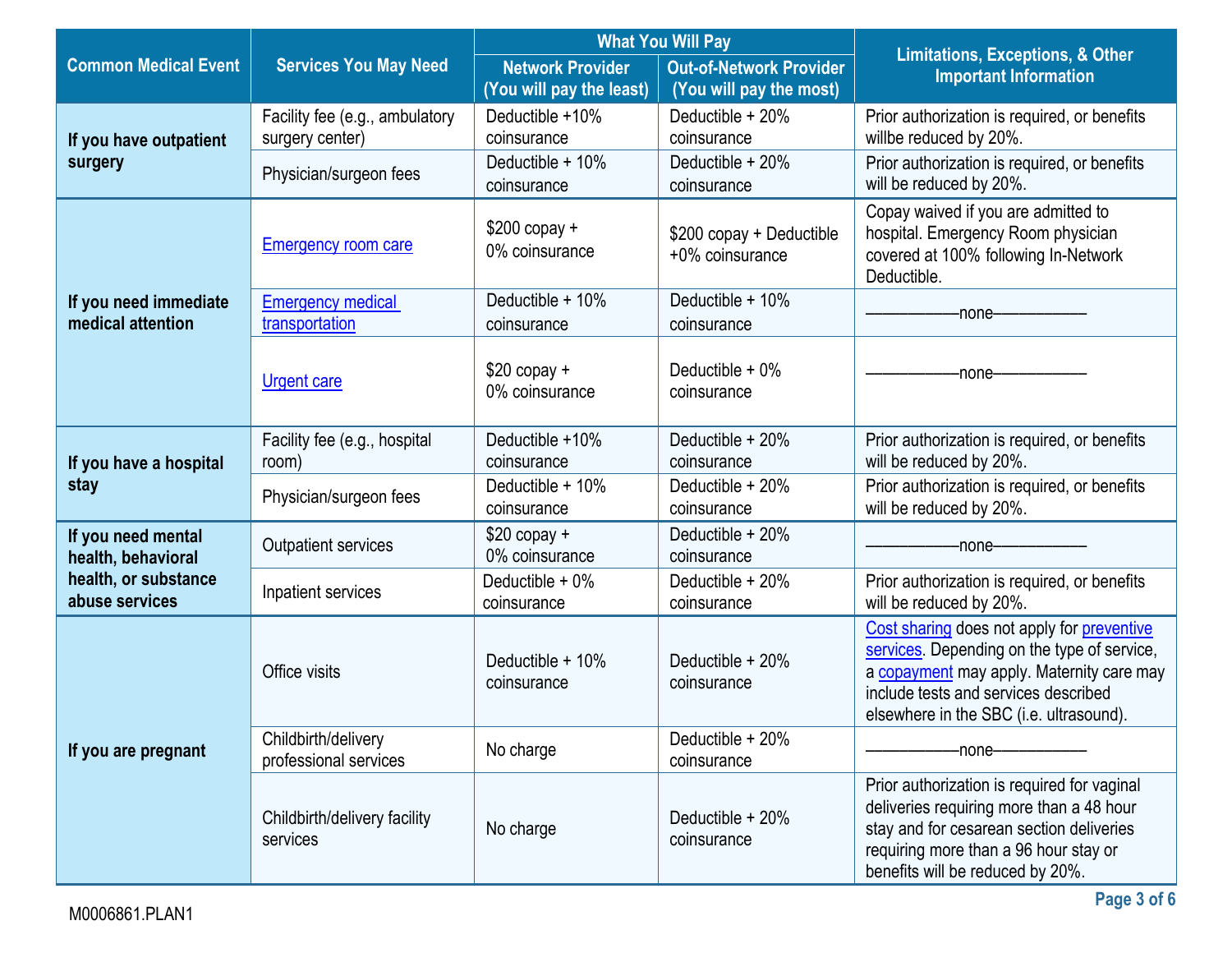|                                                                         |                                |                                                                                                                                                                 | <b>What You Will Pay</b>                                  |                                                                                                                                                           |
|-------------------------------------------------------------------------|--------------------------------|-----------------------------------------------------------------------------------------------------------------------------------------------------------------|-----------------------------------------------------------|-----------------------------------------------------------------------------------------------------------------------------------------------------------|
| <b>Common Medical Event</b>                                             | <b>Services You May Need</b>   | <b>Network Provider</b><br>(You will pay the least)                                                                                                             | <b>Out-of-Network Provider</b><br>(You will pay the most) | <b>Limitations, Exceptions, &amp; Other</b><br><b>Important Information</b>                                                                               |
|                                                                         | Home health care               | Deductible $+10\%$<br>coinsurance                                                                                                                               | Deductible + 20%<br>coinsurance                           | -none-                                                                                                                                                    |
|                                                                         | <b>Rehabilitation services</b> | Deductible $+10\%$<br>coinsurance<br>Deductible $+20\%$<br>(Facility setting)/<br>coinsurance<br>\$20 copay + Deductible<br>+0% coinsurance<br>(Office setting) |                                                           | Limited to 30 visits per plan year for speech<br>speech therapy. Limited to 30 visits per<br>plan year combined for occupational and<br>physical therapy. |
| If you need help<br>recovering or have<br>other special health<br>needs | <b>Habilitation services</b>   | Deductible $+10\%$<br>coinsurance<br>(Facility setting)<br>\$20 copay + Deductible<br>+0% coinsurance<br>(Office setting)                                       | Deductible $+20\%$<br>coinsurance                         | Limited to 30 visits per plan year for speech<br>speech therapy. Limited to 30 visits per<br>plan year combined for occupational and<br>physical therapy. |
|                                                                         | <b>Skilled nursing care</b>    | Deductible $+10\%$<br>coinsurance                                                                                                                               | Deductible $+20\%$<br>coinsurance                         | Limited to 100 days per plan year.                                                                                                                        |
|                                                                         | Durable medical equipment      | Deductible $+0\%$<br>coinsurance                                                                                                                                | Deductible $+0\%$<br>coinsurance                          | -none-                                                                                                                                                    |
|                                                                         | <b>Hospice services</b>        | Deductible + 10%<br>coinsurance                                                                                                                                 | Deductible + 20%<br>coinsurance                           | -none-                                                                                                                                                    |
|                                                                         | Children's eye exam            | Not covered                                                                                                                                                     | Not covered                                               | Not covered.                                                                                                                                              |
| If your child needs<br>dental or eye care                               | Children's glasses             | Not covered                                                                                                                                                     | Not covered                                               | Not covered.                                                                                                                                              |
|                                                                         | Children's dental check-up     | Not covered                                                                                                                                                     | Not covered                                               | Not covered.                                                                                                                                              |

# **Excluded Services & Other Covered Services:**

**Services Your [Plan](https://www.healthcare.gov/sbc-glossary/#plan) Generally Does NOT Cover (Check your policy or [plan](https://www.healthcare.gov/sbc-glossary/#plan) document for more information and a list of any other [excluded services.](https://www.healthcare.gov/sbc-glossary/#excluded-services))**

- Cosmetic Surgery
- Dental Care (Adult and Child)
- Long-Term Care
- Non-Emergency Care when travelling outside the U.S.
- Routine Eye Care (Adult and Child)
- Weight Loss Programs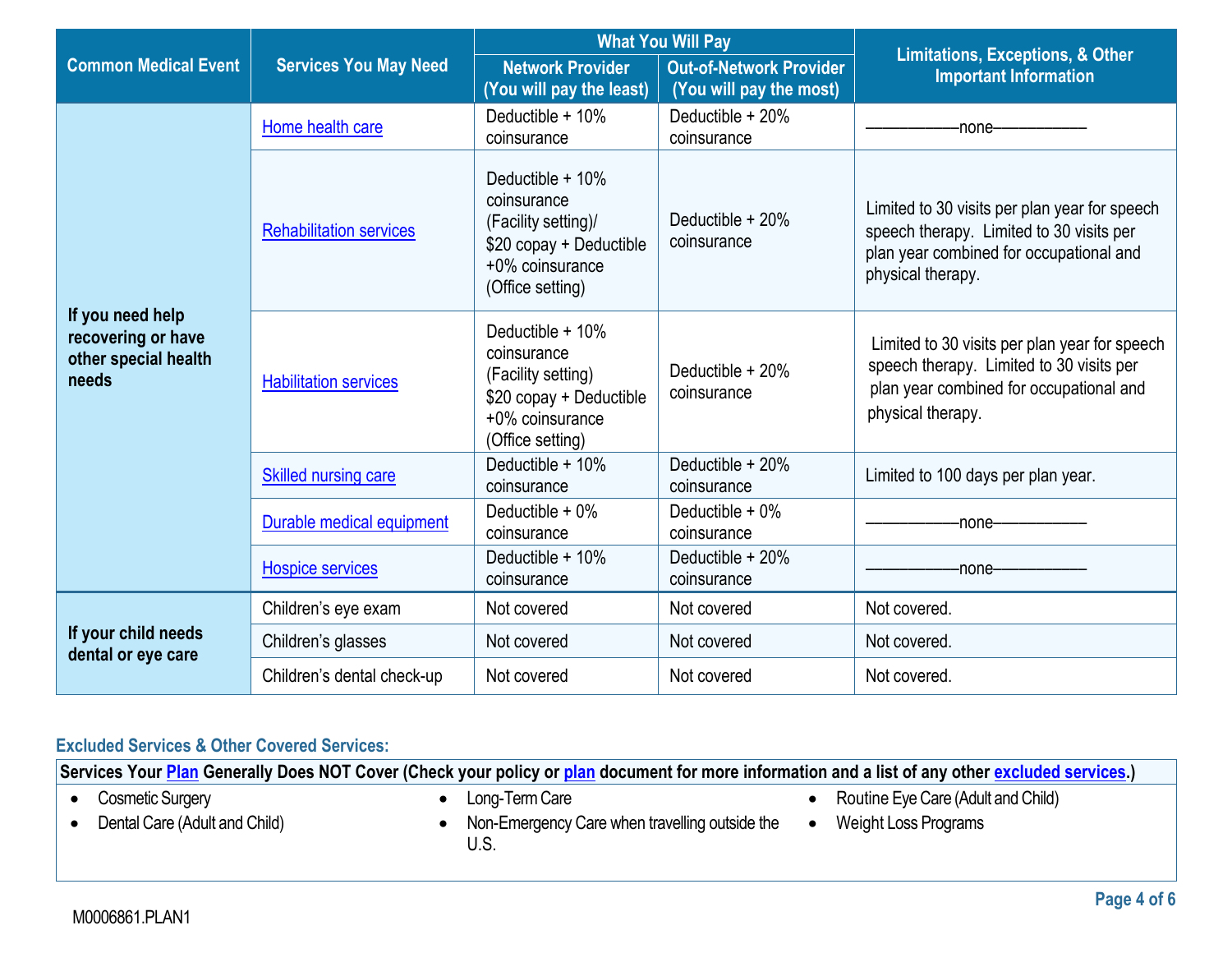| Other Covered Services (Limitations may apply to these services. This isn't a complete list. Please see your plan document.) |                                                      |                                         |
|------------------------------------------------------------------------------------------------------------------------------|------------------------------------------------------|-----------------------------------------|
| Acupuncture                                                                                                                  | Chiropractic Care (Limited to 30 visits per calendar | Infertility Treatment (except in-vitro) |
| <b>Bariatric Surgery</b>                                                                                                     | year)                                                | <b>Private-Duty Nursing</b>             |
| Male Sterilization                                                                                                           | Hearing Aids payable once every 36 months            | Routine Foot Care                       |

**Your Rights to Continue Coverage:** There are agencies that can help if you want to continue your coverage after it ends. The contact information for those agencies is: the plan at 1-800-229-2210, the state insurance department, the U.S. Department of Labor, the Employee Benefits Security Administration at 1-866-444-3272 or [www.dol.gov/ebsa/healthreform, o](http://www.dol.gov/ebsa/healthreform)r the U.S. Department of Health and Human Services at 1-877-267-2323 x61565 or [www.cciio.cms.gov. O](http://www.cciio.cms.gov/)ther coverage options may be available to you too, including buying individual insurance coverage through the Health Insurance Marketplace. For more information about the Marketplace, visit [www.HealthCare.gov](http://www.healthcare.gov/) or call 1-800-318- 2596.

Your Grievance and Appeals Rights: There are agencies that can help if you have a complaint against your plan for a denial of a claim. This complaint is called a grievance or appeal. For more information about your rights, look at the explanation of benefits you will receive for that medical claim. Your plan documents also provide complete information on how to submit a claim, appeal, or a grievance for any reason to your plan. For more information about your rights, this notice, or assistance, contact: the plan at 1-800-229-2210. You may also contact your state insurance department, the U.S. Department of Labor, Employee Benefits Security Administration at 1-866-444-3272 or [www.dol.gov/ebsa/healthreform, or](http://www.dol.gov/ebsa/healthreform) the U.S. Department of Health and Human Services at 1-877-267-2323 x61565 or [www.cciio.cms.gov. A](http://www.cciio.cms.gov/)dditionally, a consumer assistance program can help you file your appeal. Contact the Michigan Health Insurance Consumer Assistance Program at 1-877-999-6442 or [www.michigan.gov/lara](http://www.michigan.gov/lara) or email difs-hicap@michigan.gov.

### **Does this plan provide Minimum Essential Coverage? Yes**

Minimum Essential Coverage generally includes plans, health insurance available through the Marketplace or other individual market policies, Medicare, Medicaid, CHIP, TRICARE, and certain other coverage. If you are eligible for certain types of Minimum Essential Coverage, you may not be eligible for the premium tax credit.

### **Does this plan meet the Minimum Value Standards? Yes**

If your plan doesn't meet the Minimum Value Standards, you may be eligible for a premium tax credit to help you pay for a plan through the Marketplace.

### **Language Access Services:**

Spanish (Español): Para obtener asistencia en Español, llame al 1-800-229-2210. Tagalog (Tagalog): Kung kailangan ninyo ang tulong sa Tagalog tumawag sa 1-800-229-2210. Chinese (中文): 如果需要中文的帮助,请拨打这个号码 1-800-229-2210. Navajo (Dine): Dinek'ehgo shika at'ohwol ninisingo, kwiijigo holne' 1-800-229-2210.

*To see examples of how this [plan](https://www.healthcare.gov/sbc-glossary/#plan) might cover costs for a sample medical situation, see the next section.*

**PRA Disclosure Statement:** According to the Paperwork Reduction Act of 1995, no persons are required to respond to a collection of information unless it displays a valid OMB control number. The valid OMB control number for this information collection is **0938-1146**. The time required to complete this information collection is estimated to average **0.08** hours per response, including the time to review instructions, search existing data resources, gather the data needed, and complete and review the information collection. If you have comments concerning the accuracy of the time estimate(s) or suggestions for improving this form, please write to: CMS, 7500 Security Boulevard, Attn: PRA Reports Clearance Officer, Mail Stop C4-26-05, Baltimore, Maryland 21244-1850.